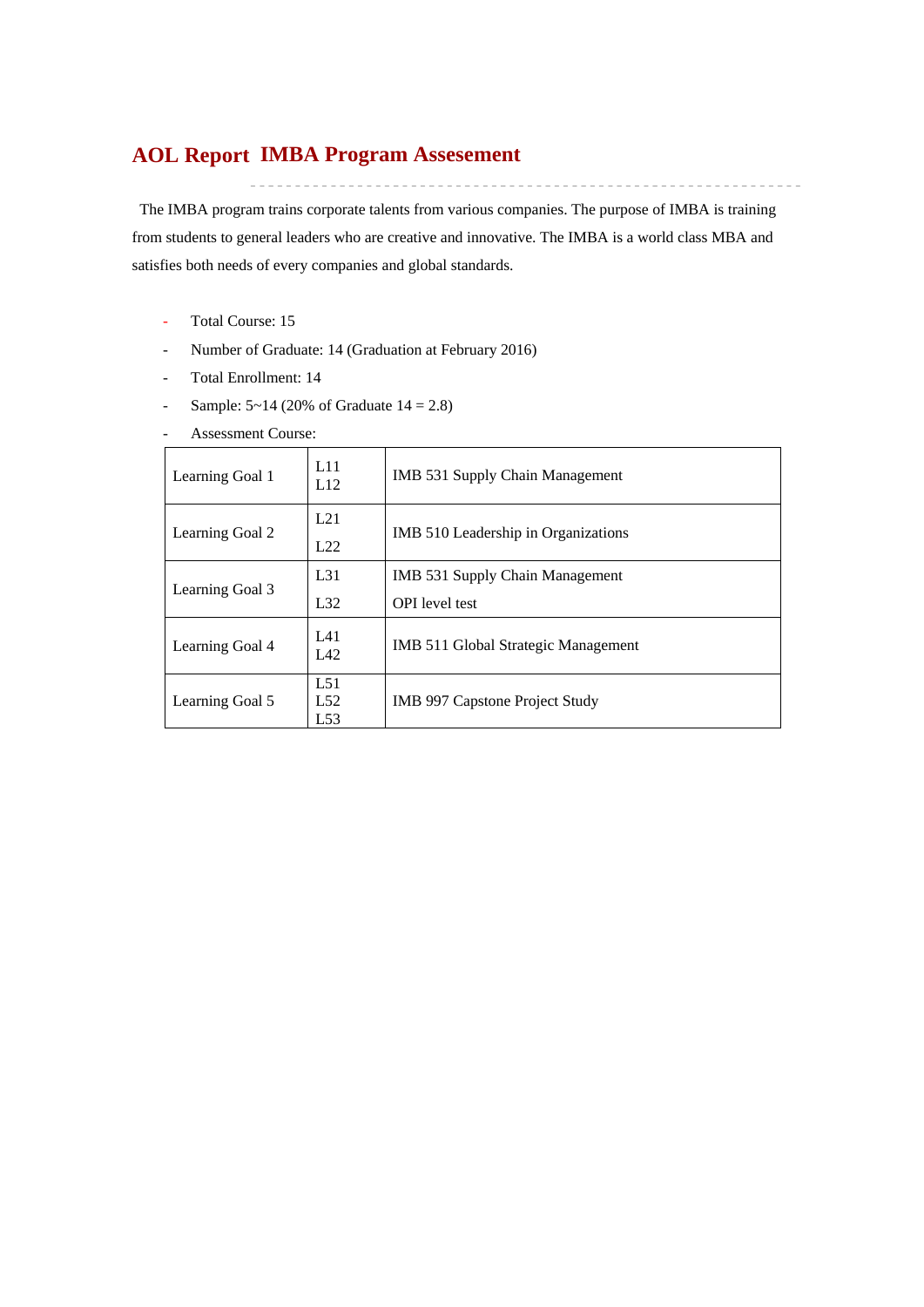## *Overview of assessment*

| <b>IMBA Program Assessment: Learning Goal 1</b>                                                                                                                                                                  |                                         |                                                            |  |  |  |  |  |  |  |  |  |
|------------------------------------------------------------------------------------------------------------------------------------------------------------------------------------------------------------------|-----------------------------------------|------------------------------------------------------------|--|--|--|--|--|--|--|--|--|
| Learning Goal: Our graduates will be effective communicators.                                                                                                                                                    |                                         |                                                            |  |  |  |  |  |  |  |  |  |
| <b>Learning Objective</b>                                                                                                                                                                                        | <b>Sample</b>                           | <b>Methods</b>                                             |  |  |  |  |  |  |  |  |  |
| (L11) Our students will produce professional<br>business documents.<br>(L12) Our students will deliver effective<br>presentation accompanied with proper media<br>technology.                                    | Students enrolled in<br>IMB 531 $(N=5)$ | - Term paper evaluation<br>- Class Presentation Evaluation |  |  |  |  |  |  |  |  |  |
| Finding<br>- The average scores for L11 and L12 are 2.65 and 2.63<br><sup>*</sup> 1 (Fails to Meet Expectations) 2 (Meets Expectations) 3 (Exceed Expectations)<br>- L11 and L12 meet expectations successfully. |                                         |                                                            |  |  |  |  |  |  |  |  |  |

### **IMBA Program Assessment: Learning Goal 2**

**Learning Goal: Our graduates will use team building and high-performance management behaviors to lead a team task successfully.** 

| <b>Learning Objective</b>                                                                  | <b>Sample</b>        | <b>Methods</b>         |
|--------------------------------------------------------------------------------------------|----------------------|------------------------|
| (L21) Our students will have high-performance                                              |                      |                        |
| leadership skill.                                                                          | Students enrolled in |                        |
| (L22) Our students will know how to build a team                                           | IMB $510(N=14)$      | Course-embedded Survey |
| successfully.                                                                              |                      |                        |
| Finding                                                                                    |                      |                        |
| - The average scores for L21 and L22 are 2.51 and 2.57                                     |                      |                        |
| <sup>*</sup> 1 (Fails to Meet Expectations) 2 (Meets Expectations) 3 (Exceed Expectations) |                      |                        |

**-** L21 and L22 meet expectations successfully.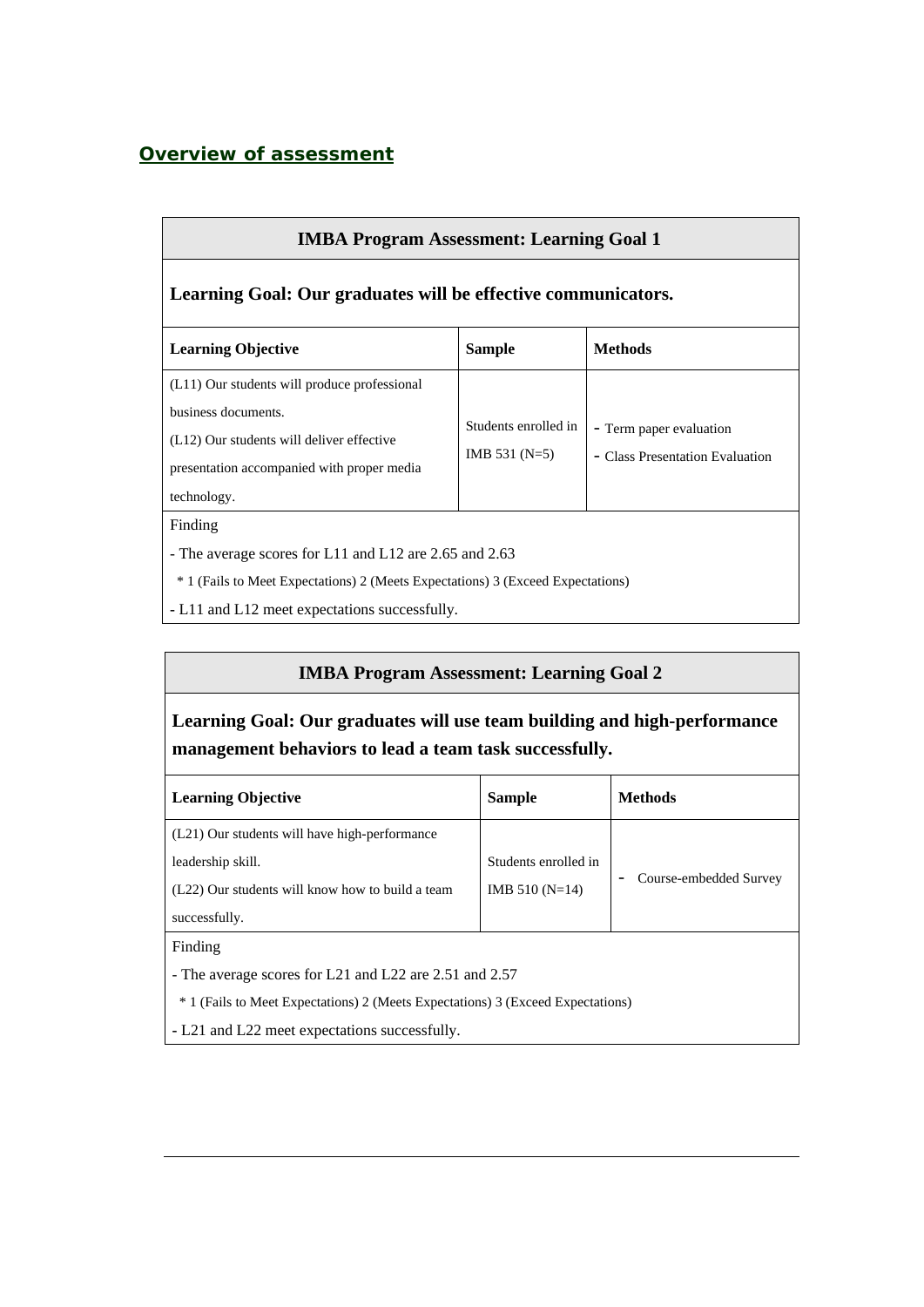### **IMBA Program Assessment: Learning Goal 3**

### **Learning Goal: Our graduates will have a global perspective.**

| <b>Learning Objective</b>                             | <b>Sample</b>         | <b>Methods</b>             |
|-------------------------------------------------------|-----------------------|----------------------------|
| (L31) Our students will understand global business    |                       |                            |
| issues and relate current issues to emerging business | Students enrolled in  | - Assignment Evaluation    |
| opportunities.                                        | IMB $531(N=5)$        | - OPI level test (English) |
| (L32) Our students will have command of business      | <b>OPI</b> level test | speaking Capability test)  |
| English or other language of major global market.     |                       |                            |
| Finding                                               |                       |                            |

- The average score for L31 is 2.7

\* 1 (Fails to Meet Expectations) 2 (Meets Expectations) 3 (Exceed Expectations)

**-** L31 meets expectations successfully.

- All IMBA students should pass OPI level test (Official business English speaking capability test).

#### **IMBA Program Assessment: Learning Goal 4**

# **Learning Goal: Our graduates will understand the gravity of ethical behavior and corporate social responsibility.**

| <b>Learning Objective</b>                                                                                                                                                                                                              | <b>Sample</b>                           | <b>Methods</b>           |
|----------------------------------------------------------------------------------------------------------------------------------------------------------------------------------------------------------------------------------------|-----------------------------------------|--------------------------|
| (L41) Our students will identify ethical and<br>social dilemma and be able to recognize<br>and evaluate alternative courses of action.<br>(L42) Our students will know the<br>professional code of conduct within their<br>discipline. | Students enrolled in<br>IMB $511(N=14)$ | - Course-embedded survey |
| Finding<br>- The average scores for L41 and L42 are 2.7 and 2.71<br><sup>*</sup> 1 (Fails to Meet Expectations) 2 (Meets Expectations) 3 (Exceed Expectations)                                                                         |                                         |                          |

**-** L41 and L42 meet expectations successfully.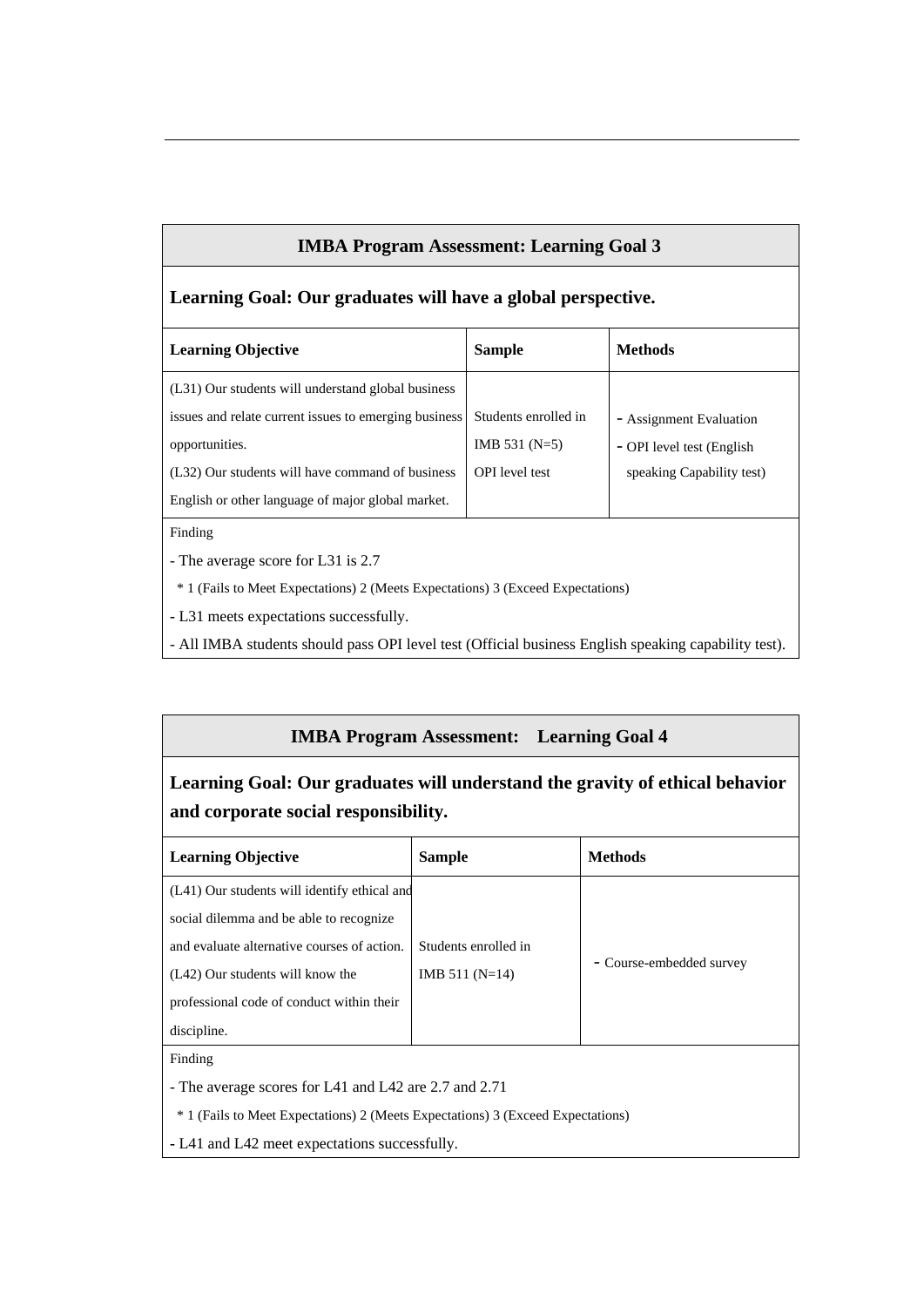## **IMBA Program Assessment: Learning Goal 5**

**Learning Goal: Our graduates will be able to strategically and cross disciplinarily analyze business cases and to use appropriate analytical tools in solving business problems.** 

| <b>Learning Objective</b>                                                                                                                                                                                                                                                                                                            | <b>Sample</b>                                                                                                                                                                                             | <b>Methods</b>                            |  |  |  |  |  |  |  |  |  |
|--------------------------------------------------------------------------------------------------------------------------------------------------------------------------------------------------------------------------------------------------------------------------------------------------------------------------------------|-----------------------------------------------------------------------------------------------------------------------------------------------------------------------------------------------------------|-------------------------------------------|--|--|--|--|--|--|--|--|--|
| (L51) Our students will be able to<br>strategically analyze business cases and<br>will demonstrate the ability of sound<br>business judgment.<br>(L52) Our students will synthesize<br>different discipline areas.<br>(L53) Our students will use appropriate<br>analytical technique to analyze data and<br>solve business problem. | Students enrolled in<br>IMB 997 $(N=5)$                                                                                                                                                                   | - Project report and client<br>evaluation |  |  |  |  |  |  |  |  |  |
| Finding                                                                                                                                                                                                                                                                                                                              | - The average scores for L51, L52 and L53 are 2.69, 2.7 and 2.68<br>* 1 (Fails to Meet Expectations) 2 (Meets Expectations) 3 (Exceed Expectations)<br>- L51, L52 and L53 meet expectations successfully. |                                           |  |  |  |  |  |  |  |  |  |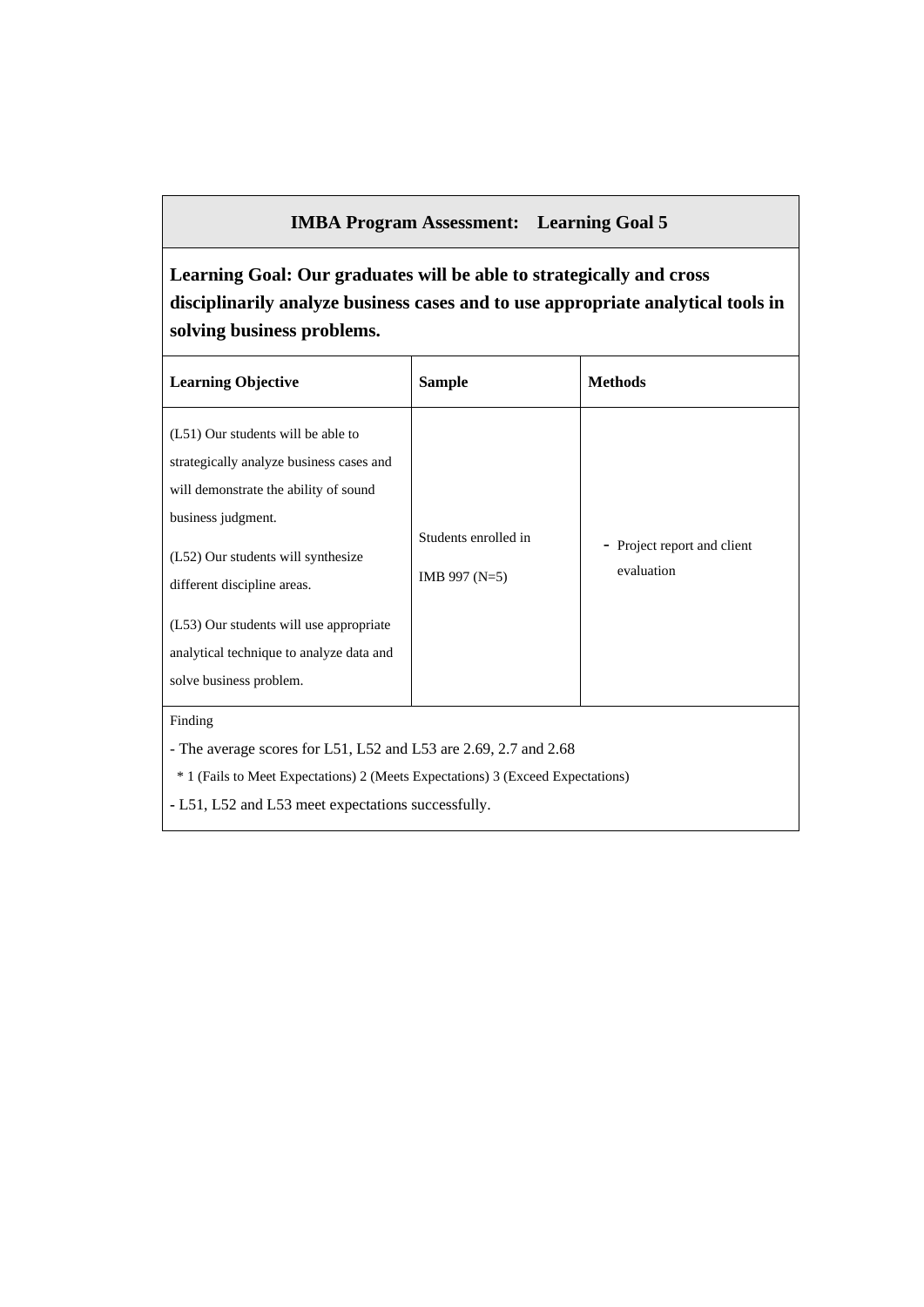### *Overall Review*

The IMBA program trains middle managers from various companies. The purpose of IMBA program is to strengthen essential qualities of middle managers and develop and nurture middle managers to become leaders who are creative and innovative. In general, middle managers have personal qualities and skills including commitment to diversity and integrity, openness to change, confidence and resilience, cooperation, effective communication, commitment to development, problem-solving, situation awareness, commitment to excellence, planning and implementing, and political/organizational awareness. Based on these personal qualities and attributes, we establish five learning goals for this program; communication(L1), team building and task management(L2), global perspective(L3), understanding of ethical problems( $L4$ ), and problem-solving using analyzing skill $(L5)$ . In order to assess the accomplishment of each learning goal, we utilize various methods including evaluation of team project presentation, course-embedded survey on students, OPI test results, and many more.

Relative to last year, average scores of L1, L2, and L4 decreased by 0.02~0.28, while that of L3 remained the same and that of L5 increased by 0.1~0.15. Despite of these variations, all assessment methods still suggest that IMBA program significantly meets the expectation in terms of Assurance of Learning (AoL). More precisely, all the average scores of five learning goals exceed 2 (i.e. 'Meets Expectation'). Therefore, we can conclude that IMBA program is fully qualified to be an AACSB member.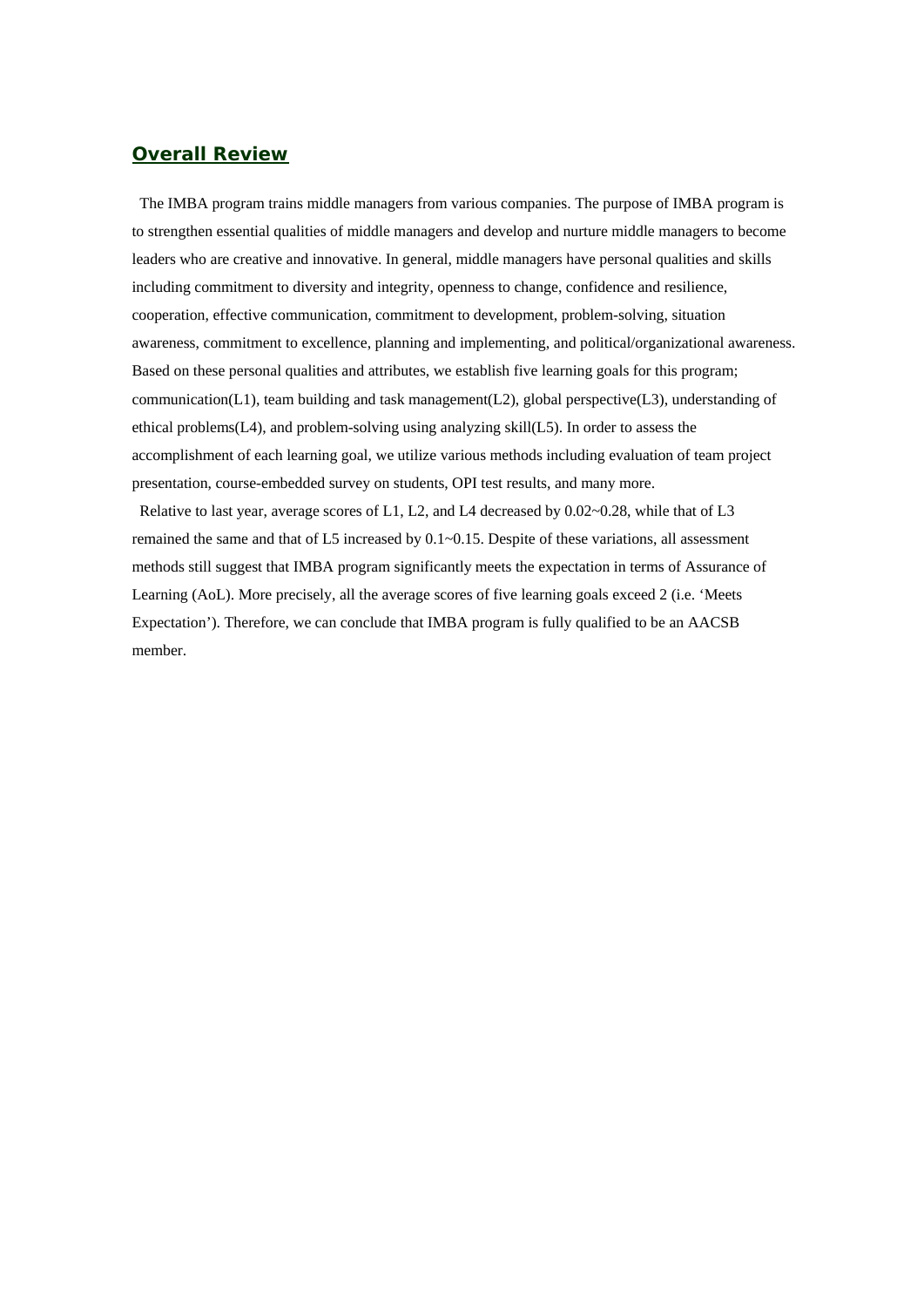# *Data Analysis and Results*

|                                                                              | Assessment Learning Goal 1 (L11 & L12): IMB 531 |                |                |          |                |                |                |                |                |                |                |                |                |                |                |
|------------------------------------------------------------------------------|-------------------------------------------------|----------------|----------------|----------|----------------|----------------|----------------|----------------|----------------|----------------|----------------|----------------|----------------|----------------|----------------|
| Using term paper evaluation, an evaluator analyzed and scored the term paper |                                                 |                |                |          |                |                |                |                |                |                |                |                |                |                |                |
|                                                                              | L11                                             |                |                |          |                |                |                |                |                |                |                | L12            |                |                |                |
|                                                                              | 1                                               | $\overline{2}$ | 3              | 4        | 5              | 6              | 7              | 8              | 1              | $\overline{c}$ | 3              | $\overline{4}$ | 5              | 6              | 7              |
| $\mathbf{1}$                                                                 | 3                                               | 2              | 3              | 3        | $\overline{2}$ | 3              | 3              | $\overline{2}$ | $\overline{2}$ | 3              | 3              | 3              | 3              | $\overline{c}$ | 2              |
| $\overline{2}$                                                               | 2                                               | 3              | 3              | 3        | $\overline{c}$ | 2              | 3              | 3              | 3              | $\overline{c}$ | $\overline{c}$ | 2              | 3              | 3              | 3              |
| 3                                                                            | 3                                               | 3              | 3              | 3        | 3              | 3              | 2              | 3              | 3              | 3              | 3              | 3              | $\overline{c}$ | $\overline{c}$ | 3              |
| $\overline{4}$                                                               | $\overline{2}$                                  | 2              | $\overline{c}$ | 3        | 3              | $\overline{2}$ | 3              | 3              | 3              | 2              | 3              | 2              | 3              | 3              | 3              |
| 5                                                                            | 3                                               | 3              | $\mathfrak{D}$ | 3        | $\overline{c}$ | 3              | 2              | 3              | 2              | 3              | 3              | 3              | $\overline{c}$ | $\overline{c}$ | 3              |
| 3 point total                                                                | 3                                               | 3              | 3              | 5        | $\overline{c}$ | 3              | 3              | $\overline{4}$ | 3              | $\mathcal{F}$  | 4              | 3              | 3              | $\overline{c}$ | $\overline{4}$ |
| 2 point total                                                                | $\overline{2}$                                  | $\overline{2}$ | $\overline{2}$ | $\theta$ | 3              | $\overline{2}$ | $\overline{c}$ | $\mathbf{1}$   | $\overline{2}$ | $\overline{c}$ | 1              | 2              | $\overline{c}$ | 3              | 1              |
| 1 point total                                                                | $\theta$                                        | $\overline{0}$ | $\Omega$       | $\theta$ | $\theta$       | $\Omega$       | $\overline{0}$ | $\overline{0}$ | $\theta$       | $\Omega$       | $\Omega$       | $\overline{0}$ | $\theta$       | $\theta$       | $\theta$       |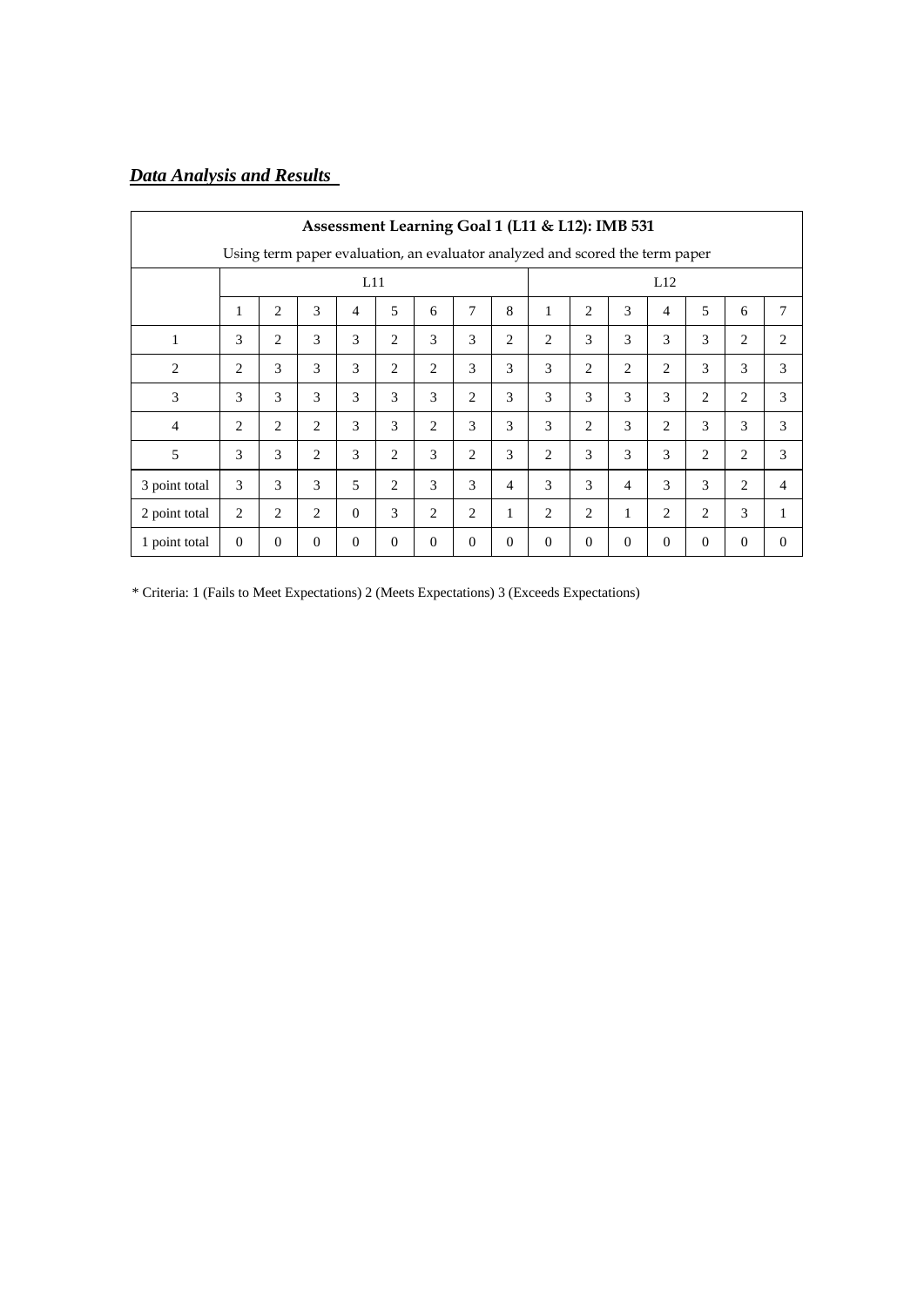|                  | Assessment Learning Goal 2 (L21 & L22): IMB 510 |                |                |                |                                                         |                |                  |                |                |  |  |  |  |
|------------------|-------------------------------------------------|----------------|----------------|----------------|---------------------------------------------------------|----------------|------------------|----------------|----------------|--|--|--|--|
|                  |                                                 |                |                |                | Using team project presentation and in class discussion |                |                  |                |                |  |  |  |  |
|                  |                                                 |                | L21            | L22            |                                                         |                |                  |                |                |  |  |  |  |
|                  | $\mathbf{1}$                                    | $\overline{c}$ | 3              | $\overline{4}$ | 5                                                       | $\mathbf{1}$   | $\mathbf{2}$     | 3              | $\overline{4}$ |  |  |  |  |
| $\,1$            | $\mathfrak{Z}$                                  | $\mathfrak{Z}$ | $\sqrt{2}$     | $\overline{c}$ | $\overline{3}$                                          | 3              | $\overline{2}$   | $\mathfrak{Z}$ | $\overline{3}$ |  |  |  |  |
| $\overline{2}$   | $\overline{3}$                                  | 3              | $\mathfrak{Z}$ | 3              | 3                                                       | 3              | 3                | 3              | 3              |  |  |  |  |
| $\mathfrak{Z}$   | $\sqrt{2}$                                      | $\sqrt{2}$     | $\sqrt{2}$     | 3              | $\sqrt{2}$                                              | $\sqrt{2}$     | $\sqrt{2}$       | $\mathfrak{Z}$ | $\overline{2}$ |  |  |  |  |
| $\overline{4}$   | $\overline{3}$                                  | 3              | 3              | 3              | $\overline{3}$                                          | 3              | 3                | 3              | $\overline{3}$ |  |  |  |  |
| 5                | 3                                               | $\mathbf{2}$   | 3              | 3              | 3                                                       | 3              | $\overline{2}$   | 3              | $\overline{3}$ |  |  |  |  |
| $\sqrt{6}$       | $\overline{2}$                                  | $\sqrt{2}$     | $\mathfrak{Z}$ | 3              | $\overline{2}$                                          | 3              | 3                | $\sqrt{2}$     | $\mathfrak{Z}$ |  |  |  |  |
| $\boldsymbol{7}$ | $\overline{2}$                                  | $\overline{3}$ | 3              | $\overline{2}$ | $\overline{3}$                                          | $\mathbf{2}$   | $\overline{3}$   | $\overline{3}$ | $\overline{3}$ |  |  |  |  |
| $8\,$            | $\overline{c}$                                  | $\mathfrak{Z}$ | $\mathfrak{Z}$ | $\overline{c}$ | $\mathfrak{Z}$                                          | 3              | 3                | 3              | $\mathbf{2}$   |  |  |  |  |
| 9                | $\overline{c}$                                  | $\mathfrak{Z}$ | 3              | 3              | $\mathfrak{Z}$                                          | $\overline{3}$ | 3                | 3              | $\mathfrak{Z}$ |  |  |  |  |
| $10\,$           | $\overline{2}$                                  | $\,1$          | $\overline{2}$ | $\,1$          | $\mathbf{1}$                                            | $\mathbf{1}$   | $\overline{2}$   | $\mathbf{1}$   | $\mathbf{1}$   |  |  |  |  |
| 11               | 3                                               | 3              | $\mathfrak{Z}$ | 3              | 3                                                       | 3              | 3                | 3              | $\mathfrak{Z}$ |  |  |  |  |
| 12               | $\overline{3}$                                  | $\overline{3}$ | 3              | 3              | $\overline{3}$                                          | 3              | 3                | $\sqrt{2}$     | $\overline{3}$ |  |  |  |  |
| 13               | $\overline{3}$                                  | $\overline{2}$ | $\mathfrak{Z}$ | $\overline{2}$ | $\overline{2}$                                          | 3              | 3                | $\overline{2}$ | $\overline{2}$ |  |  |  |  |
| 14               | $\sqrt{2}$                                      | $\sqrt{2}$     | $\mathbf 1$    | $\mathbf 1$    | $\,1$                                                   | $\,1\,$        | $\sqrt{2}$       | $\mathbf{1}$   | $\overline{2}$ |  |  |  |  |
| 3 point total    | $\tau$                                          | $8\,$          | 10             | $\,8\,$        | 9                                                       | 10             | 9                | 9              | 9              |  |  |  |  |
| 2 point total    | $\boldsymbol{7}$                                | 5              | $\mathfrak{Z}$ | $\overline{4}$ | $\overline{3}$                                          | $\overline{c}$ | 5                | 3              | $\overline{4}$ |  |  |  |  |
| 1 point total    | $\boldsymbol{0}$                                | $\mathbf{1}$   | $\mathbf 1$    | $\overline{c}$ | $\sqrt{2}$                                              | $\sqrt{2}$     | $\boldsymbol{0}$ | $\sqrt{2}$     | $\mathbf{1}$   |  |  |  |  |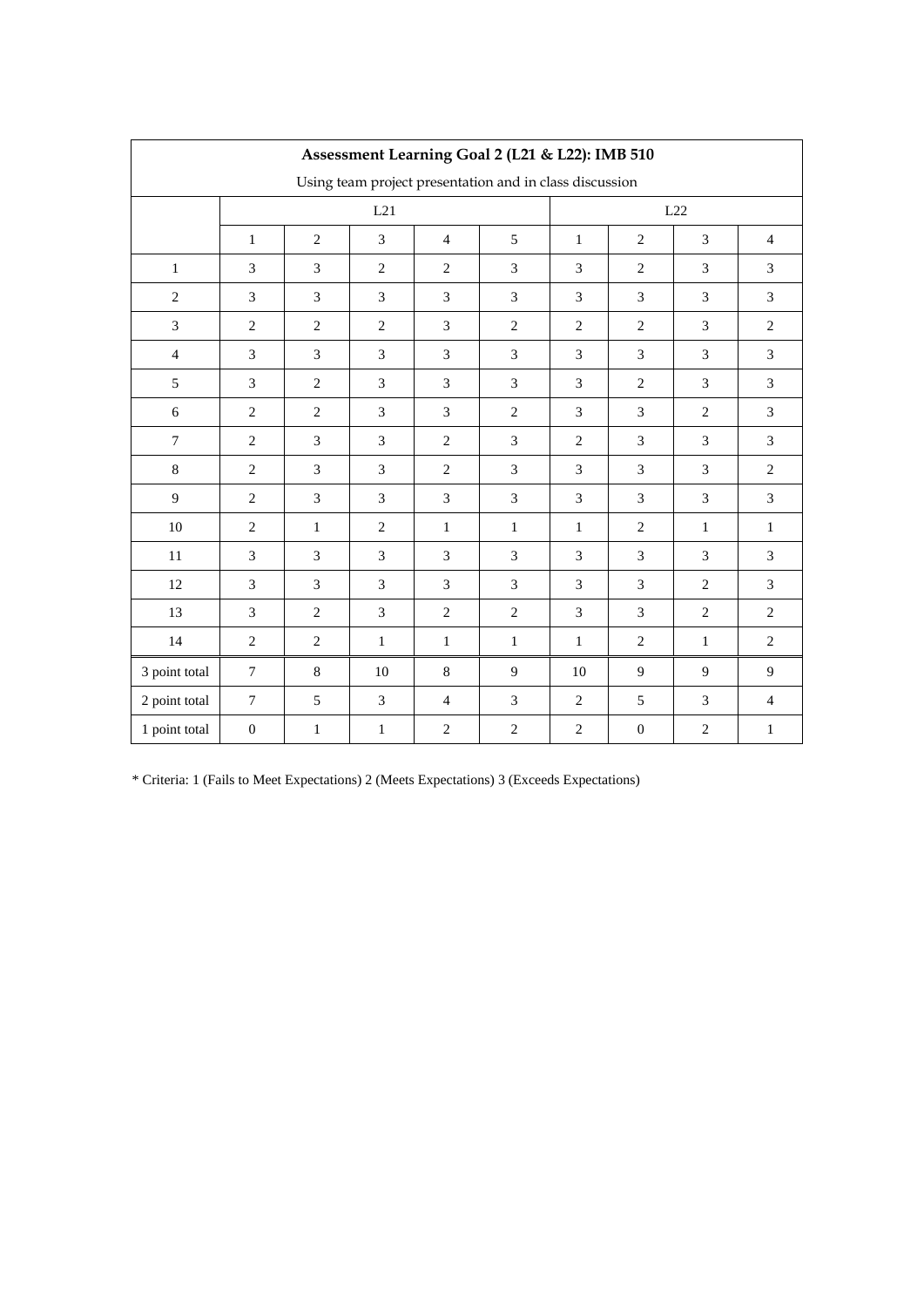|                            | Assessment Learning Goal 3 (L31): IMB 531 |                |          |                |  |  |  |  |  |  |  |  |
|----------------------------|-------------------------------------------|----------------|----------|----------------|--|--|--|--|--|--|--|--|
| Using course-embedded test |                                           |                |          |                |  |  |  |  |  |  |  |  |
|                            | L31                                       |                |          |                |  |  |  |  |  |  |  |  |
|                            |                                           | $\overline{4}$ |          |                |  |  |  |  |  |  |  |  |
|                            | 2                                         | 3              | 3        | 3              |  |  |  |  |  |  |  |  |
| 2                          | 3                                         | $\overline{c}$ | 3        | 3              |  |  |  |  |  |  |  |  |
| 3                          | $\overline{c}$                            | $\overline{2}$ | 3        | $\overline{c}$ |  |  |  |  |  |  |  |  |
| $\overline{4}$             | 3                                         | 3              | 3        | 3              |  |  |  |  |  |  |  |  |
| 5                          | $\mathfrak{D}$                            | 3              | 3        | 3              |  |  |  |  |  |  |  |  |
| 3 point total              | $\mathfrak{D}$                            | 3              | 5        | 4              |  |  |  |  |  |  |  |  |
| 2 point total              | 3                                         | $\mathfrak{D}$ | $\theta$ |                |  |  |  |  |  |  |  |  |
| 1 point total              | 0                                         | 0              | $\theta$ | $\theta$       |  |  |  |  |  |  |  |  |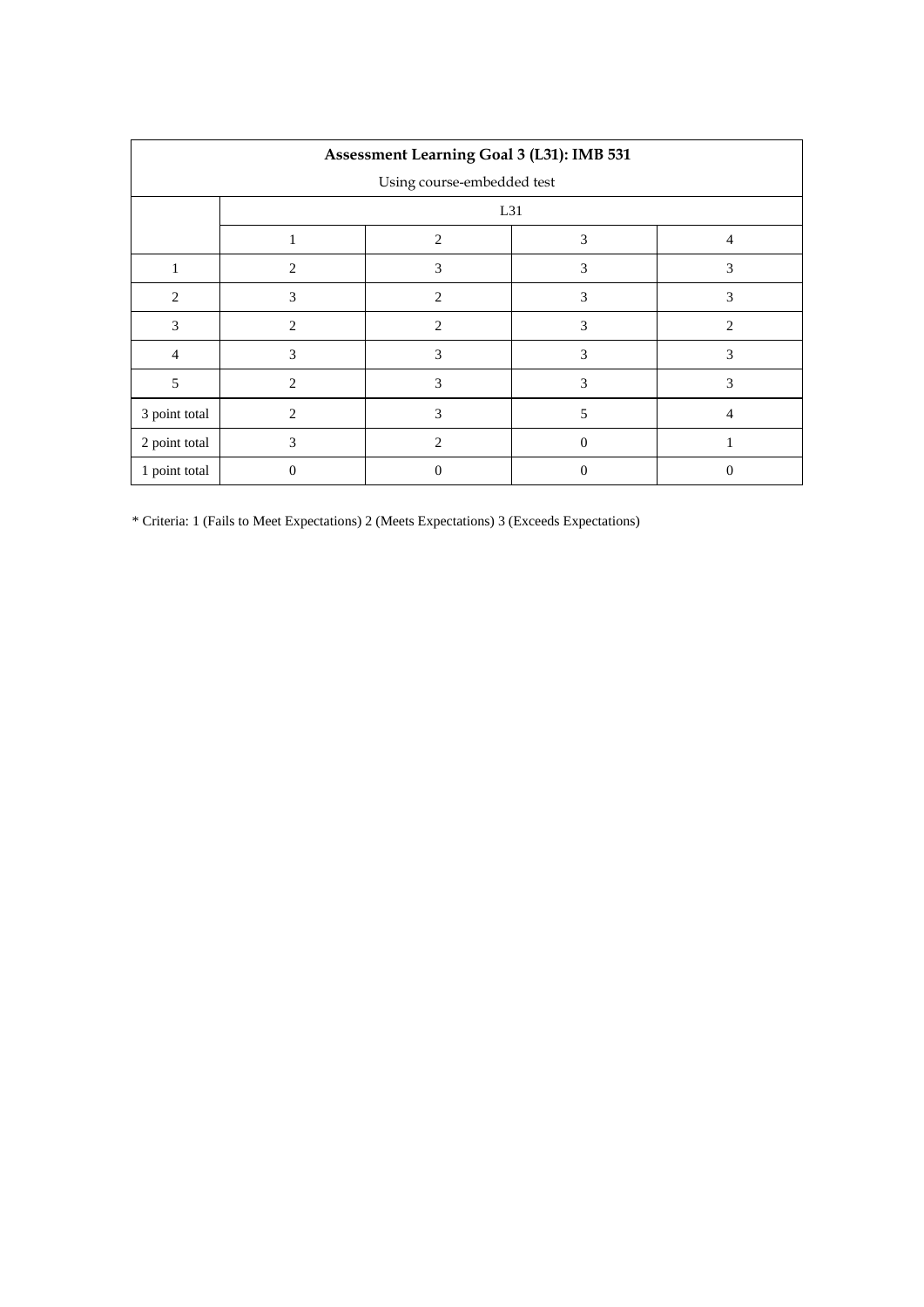|                  | Assessment Learning Goal 4 (L41 & L42): IMB 511 |                  |                             |                              |                  |                             |                  |                  |  |  |  |  |  |  |
|------------------|-------------------------------------------------|------------------|-----------------------------|------------------------------|------------------|-----------------------------|------------------|------------------|--|--|--|--|--|--|
|                  |                                                 |                  |                             | Using course-embedded survey |                  |                             |                  |                  |  |  |  |  |  |  |
|                  |                                                 |                  | L41                         |                              | L42              |                             |                  |                  |  |  |  |  |  |  |
| $\rm ID$         | $\mathbf{1}$                                    | $\sqrt{2}$       | $\ensuremath{\mathfrak{Z}}$ | $\overline{4}$               | $\sqrt{5}$       | $\mathbf{1}$                | $\overline{2}$   | $\mathfrak{Z}$   |  |  |  |  |  |  |
| $\,1$            | $\overline{2}$                                  | $\overline{2}$   | $\mathfrak{Z}$              | $\mathfrak{Z}$               | $\overline{2}$   | $\overline{3}$              | $\overline{2}$   | $\overline{2}$   |  |  |  |  |  |  |
| $\overline{2}$   | $\overline{2}$                                  | $\mathfrak{Z}$   | $\ensuremath{\mathfrak{Z}}$ | $\sqrt{2}$                   | $\mathfrak{Z}$   | $\overline{2}$              | $\overline{c}$   | 3                |  |  |  |  |  |  |
| $\overline{3}$   | $\overline{3}$                                  | 3                | $\mathfrak{Z}$              | $\mathfrak{Z}$               | $\mathfrak{Z}$   | $\overline{3}$              | $\overline{3}$   | $\overline{3}$   |  |  |  |  |  |  |
| $\overline{4}$   | 3                                               | 3                | 3                           | $\mathfrak{Z}$               | $\mathbf{2}$     | 3                           | $\overline{2}$   | 3                |  |  |  |  |  |  |
| 5                | $\mathfrak{Z}$                                  | $\sqrt{2}$       | 3                           | $\sqrt{2}$                   | $\overline{3}$   | $\overline{3}$              | $\overline{3}$   | $\sqrt{2}$       |  |  |  |  |  |  |
| $\sqrt{6}$       | $\sqrt{2}$                                      | 3                | $\sqrt{2}$                  | $\mathfrak{Z}$               | $\sqrt{2}$       | $\sqrt{2}$                  | $\mathfrak{Z}$   | 3                |  |  |  |  |  |  |
| $\boldsymbol{7}$ | $\mathfrak{Z}$                                  | $\mathfrak{Z}$   | $\sqrt{3}$                  | $\ensuremath{\mathfrak{Z}}$  | $\sqrt{2}$       | $\ensuremath{\mathfrak{Z}}$ | $\mathfrak{Z}$   | $\mathfrak{Z}$   |  |  |  |  |  |  |
| $8\,$            | $\sqrt{2}$                                      | $\mathfrak{Z}$   | $\mathfrak{Z}$              | $\mathfrak{Z}$               | $\sqrt{2}$       | $\mathfrak{Z}$              | $\overline{2}$   | $\mathfrak{Z}$   |  |  |  |  |  |  |
| 9                | $\sqrt{2}$                                      | $\sqrt{2}$       | $\mathfrak{Z}$              | $\sqrt{2}$                   | $\sqrt{2}$       | $\sqrt{2}$                  | $\overline{c}$   | $\mathfrak{Z}$   |  |  |  |  |  |  |
| $10\,$           | 3                                               | 3                | $\overline{3}$              | $\mathfrak{Z}$               | $\overline{3}$   | $\mathfrak{Z}$              | $\overline{3}$   | $\overline{3}$   |  |  |  |  |  |  |
| 11               | $\mathfrak{Z}$                                  | $\mathfrak{Z}$   | $\sqrt{2}$                  | $\mathfrak{Z}$               | $\mathfrak 3$    | $\mathfrak{Z}$              | $\sqrt{2}$       | $\mathfrak{Z}$   |  |  |  |  |  |  |
| 12               | $\overline{3}$                                  | 3                | $\mathfrak{Z}$              | $\sqrt{2}$                   | $\mathfrak{Z}$   | $\overline{3}$              | $\overline{3}$   | $\overline{3}$   |  |  |  |  |  |  |
| 13               | 3                                               | 3                | 3                           | $\mathfrak{Z}$               | 3                | 3                           | 3                | 3                |  |  |  |  |  |  |
| 14               | $\overline{3}$                                  | 3                | $\overline{c}$              | $\overline{3}$               | $\overline{3}$   | $\overline{3}$              | $\overline{3}$   | $\overline{2}$   |  |  |  |  |  |  |
| 3 point total    | $\overline{9}$                                  | 11               | 11                          | 10                           | $\,8\,$          | 11                          | $\,8\,$          | 11               |  |  |  |  |  |  |
| 2 point total    | 5                                               | $\mathfrak{Z}$   | $\sqrt{3}$                  | $\overline{4}$               | $\sqrt{6}$       | $\sqrt{3}$                  | $\sqrt{6}$       | $\mathfrak{Z}$   |  |  |  |  |  |  |
| 1 point total    | $\boldsymbol{0}$                                | $\boldsymbol{0}$ | $\boldsymbol{0}$            | $\boldsymbol{0}$             | $\boldsymbol{0}$ | $\boldsymbol{0}$            | $\boldsymbol{0}$ | $\boldsymbol{0}$ |  |  |  |  |  |  |